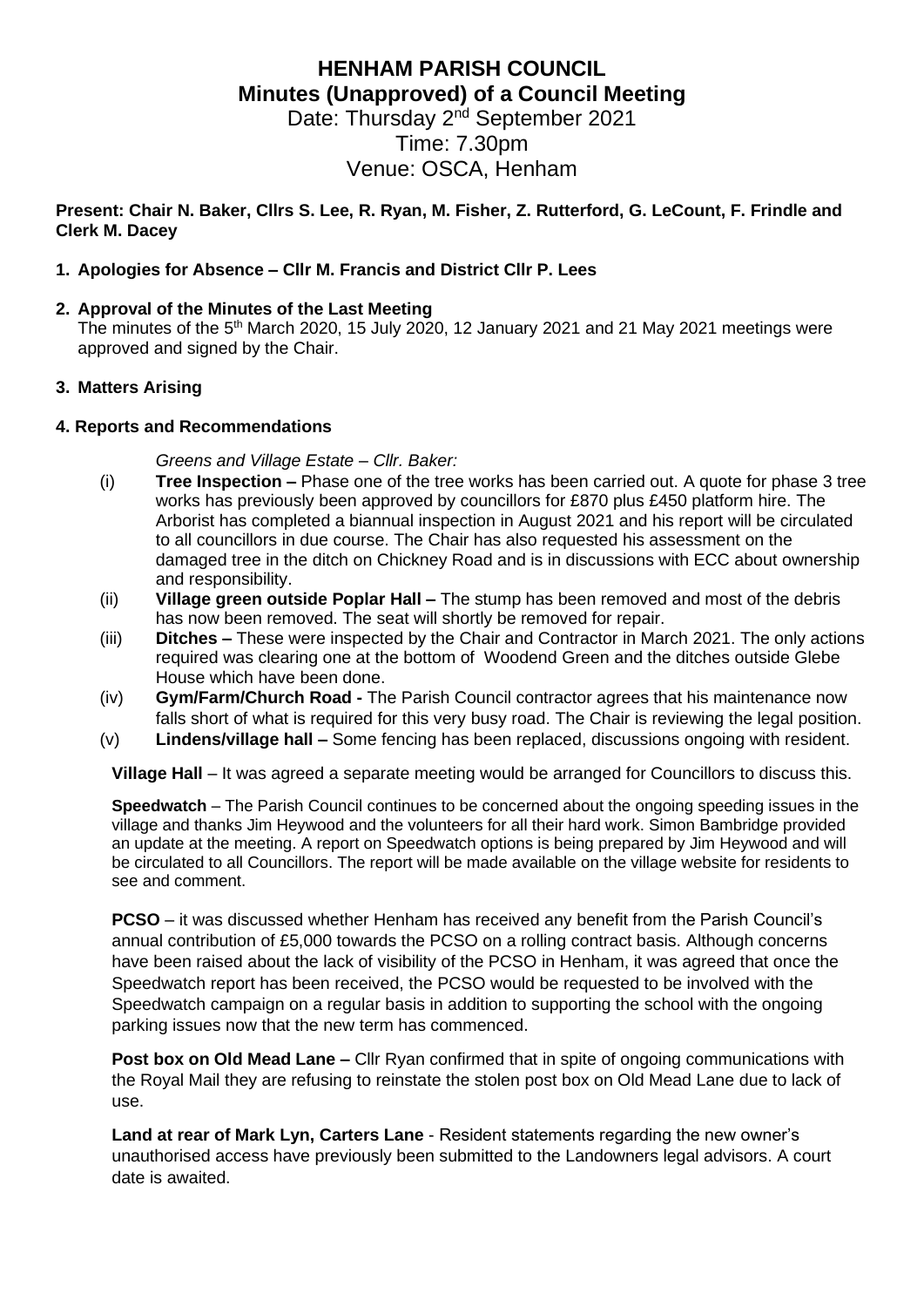**SAW (formerly SSE) /RCCE**– The usual annual donation of £250 has been made by the Parish Council in 2020 and 2021. RCCE membership for 2020 and 2021 has also been renewed by the clerk.

Queen's Platinum – This is commencing on 3<sup>rd</sup> June 2022 and is a double bank holiday. Following a discussion, it was agreed that Cllr Lee would look into resurrecting the Woodend Green Party in the Park which was cancelled earlier this year to be rescheduled for Saturday  $4<sup>th</sup>$  June 2022. Councillors are to also consider other options and discuss these at next month's meeting.

**Remembrance Sunday –** The clerk has applied for and obtained the usual Road Closure. Volunteers will be required to organise the road closure on the actual day, Sunday 14th November 2021 and the clerk has asked the Church to assist with this. The wreath has also been ordered.

**Parish Boundary Consultation –** The Parish Council has agreed with Elsenham Parish Council for the Parish boundary to be moved so that the Fairfield land (Bloor Homes) falls within the Parish of Elsenham. The proposal has been submitted to UDC. The Parish Council awaits an update from UDC.

**Highways Devolution Scheme –** ECC have sent parish councils a proposal, which has previously been circulated to all Councillors, to have more autonomy over minor highways works. The Chair has established that HPC would receive £1000 pa for the responsibility of salting roads, maintaining verges, repairing signs, however, the responsibilities are onerous and there would also be legal implications to consider. It was agreed not to join the scheme.

| <b>Receipts</b>                                           |                                             |          |            |             |
|-----------------------------------------------------------|---------------------------------------------|----------|------------|-------------|
| From Whom                                                 | Description                                 |          |            | Amount      |
| <b>SOV 100</b>                                            | June 20 Draw                                |          |            | £390.00     |
| <b>SOV 100</b>                                            | July 20 Draw                                |          |            | £397.00     |
| <b>Village Shop</b>                                       | SOV donations                               |          |            | £55.19      |
| Daniel Robinson                                           | <b>Burial fees</b>                          |          |            | £300.00     |
| Mr Kaye                                                   | Contribution to drainage works Glebe/Mondis |          |            | £683.33     |
| Mr Buckingham                                             | Contribution to drainage works Glebe/Mondis |          |            | £683.33     |
| Lloyds Bank Plc                                           | Closing balance Bond account                |          |            | £522,872.85 |
| Peasgood & Skeates                                        | Headstone fees                              |          |            | £220.00     |
| SOV 100                                                   | Aug 20 Sept 20 draw                         |          |            | £794.00     |
| Daniel Robinson                                           | <b>Burial fees</b>                          |          |            | £110.00     |
| Whitehead & Day                                           | Headstone                                   |          |            | £110.00     |
| <b>Crouch Funeral</b><br>directors                        | Cemetery fee                                |          |            | £300.00     |
| Daniel Robinson                                           | Headstone fee                               |          |            | £60.00      |
| Peasgood & Skeates                                        | <b>Burial Fees</b>                          |          |            | £780.00     |
|                                                           |                                             |          |            |             |
| To Whom                                                   | Description                                 | Amount   | <b>VAT</b> | Total       |
| (Invoice no.)                                             |                                             |          |            |             |
| M. Dacey                                                  | Clerks salary (January)                     | £386.31  | £0.00      | £386.31     |
| <b>GJ Cox</b>                                             | Village Christmas tree                      | £150.00  | E0.0       | £150.00     |
| Henham Village Shop<br><b>Association Ltd</b><br>(H00053) | Post office fees Nov 20-Feb 21              | £2083.50 | £0.0       | £2083.50    |
| Jenny Wigley<br>(180833)                                  | Fairfield Challenge Barrister fees          | £1250.00 | £250.00    | £1500.00    |

*(ii) Finance (January 2021 onwards)*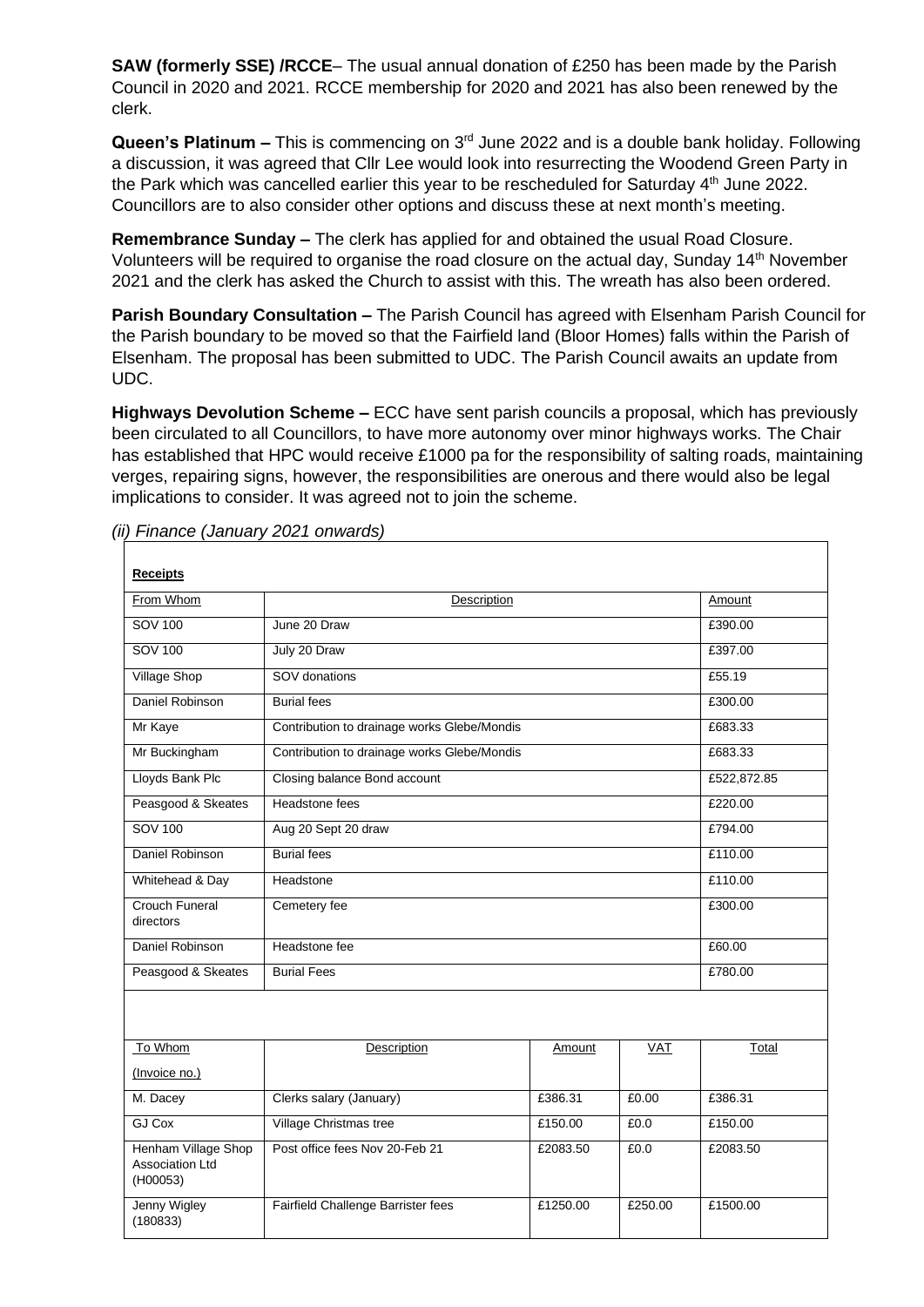| M. Dacey                                                          | Working from home allowance                            | £78.00      | £0.0                          | £78.00      |
|-------------------------------------------------------------------|--------------------------------------------------------|-------------|-------------------------------|-------------|
| <b>Richard Buxton</b>                                             | Money on account for solicitor fees Fairfield          | £11,000     | £2,200.00                     | £13,200.00  |
| (HEN/31)                                                          | Challenge                                              |             |                               |             |
| RJS Cleaning<br>(RJS353)                                          | Village window & signs cleaning                        | £50.00      | £0.0                          | £50.00      |
| <b>Barry Poole</b>                                                | Village ditch work                                     | £160.00     | £0.0                          | £160.00     |
| Jonathan Leech (21-<br>$01 - 653$                                 | Village ditch work (Mondis)                            | £125.00     | £25.00                        | £150.00     |
| M Dacey                                                           | Refund for printer ink                                 | £57.43      | £0.0                          | £57.43      |
| MAJ Fiddler (0649)                                                | Salt Bin Work Dec 20                                   | £160.00     | £0.0                          | £160.00     |
| MAJ Fiddler (0652)                                                | Dragon Sign, Notice Board and Bus Stop<br>maintenance  | £496.00     | £0.0                          | £496.00     |
| M Dacey                                                           | Clerk's salary (Feb)                                   | £392.88     | £0.0                          | £392.88     |
| <b>Uttlesford District</b><br>Council (0000079820)                | PCSO Oct-Dec 20                                        | £1218.21    | £0.0                          | £1218.21    |
| <b>Tangent Signs Ltd</b><br>(3176)                                | Village Signage                                        | £60.00      | £12.00                        | £72.00      |
| Jonathan Leech (21-<br>$01 - 654$                                 | <b>Crow Street Pond work</b>                           | £225.00     | £45.00                        | £270.00     |
| MAJ Fiddler (0653)                                                | Crow Street Pond work                                  | £1255.00    | £42.00<br>(skip hire<br>only) | £1297.00    |
| <b>Gardner Planning</b><br>(014.15)                               | Fairfield planning advice                              | £450.00     | £0.0                          | £450.00     |
| <b>Gardner Planning</b><br>(069.2)                                | Vernons Close/Mill Road planning advice                | £450.00     | £0.0                          | £450.00     |
| <b>Gardner Planning</b><br>(039.8)                                | UDC policy planning advice                             | £450.00     | £0.0                          | £450.00     |
| M. Dacey                                                          | Admin expenses (stationery)                            | £139.02     | £0.0                          | £139.02     |
| Barry J Poole                                                     | Fencing at Lindens/Village Hall                        | £194.48     | £0.0                          | £194.48     |
| Treecology (01242)                                                | Wrights Piece tree work                                | £780.00     | £0.0                          | £780.00     |
| Paul Mower                                                        | Village gardening work Nov-Jan                         | £171.40     | £0.0                          | £171.40     |
| Gardner Planning<br>(069.3)                                       | Vernons Close/Mill Road planning advice for<br>hearing | £600.00     | £0.0                          | £600.00     |
| <b>JRB</b> Enterprise Ltd<br>(22132)                              | Dog poo bags                                           | £58.04      | £11.61                        | £69.65      |
| Linda Peake                                                       | Refund for cemetery top soil                           | £35.00      | £7.00                         | £42.00      |
| The Community<br><b>Heartbeat Trust</b><br>(Solutions) Ltd (7924) | Adult defibrillator pads                               | £43.00      | £8.60                         | £51.60      |
| M Dacey                                                           | Clerk's salary (March)                                 | £392.88     | £0.0                          | £392.88     |
| Jonathan Leech (21-<br>02-658)                                    | Glebe House/Mondis drainage works                      | £3350.00    | £670.00                       | £4020.00    |
| Ricki Shelsher<br>(RJS359)                                        | Village window and signs cleaning                      | £50.00      | £0.0                          | £50.00      |
| Nationwide Building<br>Society                                    | New Bond account opening deposit                       | £500,000.00 | £0.0                          | £500,000.00 |
| <b>Gardner Planning</b><br>(039.9)                                | UDC/Local Plan planning advice                         | £1050.00    | £0.0                          | £1050.00    |
| Henham Village Shop<br><b>Association Ltd</b><br>(H00054)         | Post Office quarterly fees Feb-May 21                  | £2083.50    | £0.0                          | £2083.50    |
| PA Knott (61262)                                                  | Grass cut 3/3, 17/3, 31/3                              | £1305.00    | £0.0                          | £1305.00    |
| EALC (13799)                                                      | Affiliation fees 2021                                  | £385.82     | £0.0                          | £385.82     |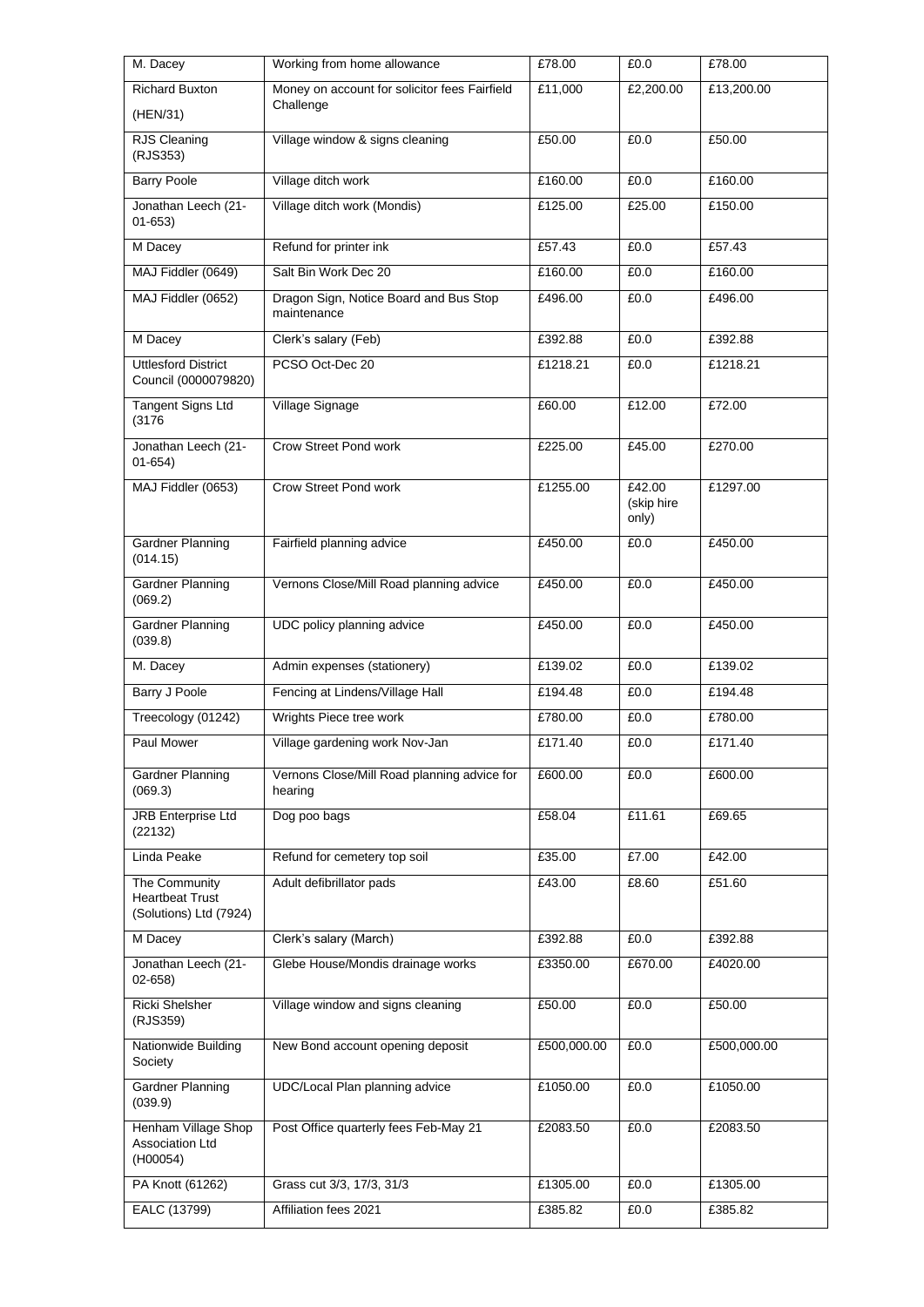| Jonathan Leech (21-<br>03-664)                     | Wood End Pot Holes repair                              | £490.00   | £98.00   | £588.00     |
|----------------------------------------------------|--------------------------------------------------------|-----------|----------|-------------|
| <b>JRB</b> Enterprise Ltd<br>(22336)               | Dog Poo Bags                                           | £58.04    | £11.61   | £69.95      |
| Luxury Toilet Hire UK<br>Ltd                       | Fete toilet hire deposit                               | £186.00   | £46.50   | £232.50     |
| <b>Richard Buxton</b><br>Solicitor client account  | Fairfield Challenge costs                              | £20250.24 | £3715.00 | £23, 965.24 |
| S. Lee                                             | Refund for clerk laptop virus protection               | £41.94    | £8.38    | £50.32      |
| BHIB ltd (LCO00320-<br>507991                      | HPC insurance renewal                                  | £316.45   | £0.0     | £316.45     |
| Information<br>Commissioner<br>(Z2259172)          | Data protection annual fee                             | £40.00    | £0.0     | £40.00      |
| PA Knott (61303)                                   | Grass cut 14/4 & 28/4                                  | £870.00   | £0.0     | £870.00     |
| Gardner Planning<br>(064.2)                        | Planning advice re Bedwell Road                        | £900.00   | £0.0     | £900.00     |
| <b>Gardner Planning</b><br>(014.16)                | Planning advice re Fairfield                           | £450.00   | £0.0     | £450.00     |
| M Dacey                                            | Clerk's salary April 21                                | £398.38   | £0.0     | £398.38     |
| <b>Uttlesford District</b><br>Council (0000081384) | PCSO Q4                                                | £1218.21  | £0.0     | £1218.21    |
| <b>Ricki Shelsher</b><br>(RJS366)                  | Window and signs cleaning                              | £50.00    | £0.0     | £50.00      |
| P Doughty                                          | Telephone box repairs                                  | £330.00   | £0.0     | £330.00     |
| M Dacey                                            | Clerk's salary (May)                                   | £398.38   | E0.0     | £398.38     |
| <b>Gardner Planning</b><br>(039.10)                | Local plan planning advice                             | £300.00   | £0.0     | £300.00     |
| PA Knott (61332)                                   | Grass cut 12/5 & 26/5                                  | £870.00   | £0.0     | £870.00     |
| <b>Uttlesford Association</b><br>of Local Councils | Membership renewal                                     | £5.00     | £0.0     | £5.00       |
| Castle Water Ltd<br>(0005534565)                   | Allotment water bill (April 21 to sept 21)             | £292.19   | £58.43   | £350.62     |
| <b>JRB Enterprise Ltd</b><br>(22564)               | Dog poo bags                                           | £58.04    | £11.61   | £69.65      |
| Jonathan Leech (21-<br>$06 - 677$                  | Wood end green ditch work digger/dumper<br>hire        | £200.00   | £40.00   | £240.00     |
| <b>Clerks and Councils</b><br>Direct (3317)        | Covid Award Certificates and medals                    | £250.00   | £50.00   | £300.00     |
| CZ Design & Print<br>(94627)                       | Wood End Green Festival Flyers                         | £78.00    | £0.0     | £78.00      |
| <b>SSE</b>                                         | Annual membership donation                             | £250.00   | £0.0     | £250.00     |
| <b>Paul Mower</b>                                  | Village gardening                                      | £200.00   | £0.0     | £200.00     |
| P A Knott (61366)                                  | Grass cut 9/6 & 23/6                                   | £870.00   | £0.0     | £870.00     |
| <b>MAJ Fiddler</b><br>(2021/673)                   | Glebe Field ditch drainage survey                      | £60.00    | £0.0     | £60.00      |
| <b>MAJ Fiddler</b><br>(2021/671)                   | Duck House installation works                          | £540.00   | £0.0     | £540.00     |
| <b>MAJ Fiddler</b><br>(2021/674)                   | Village Ditch survey                                   | £50.00    | E0.0     | £50.00      |
| <b>MAJ Fiddler</b><br>(2021/672)                   | Castenea ditch work                                    | £610.00   | £48.00   | £658.00     |
| Treecology                                         | Woodend Green Crown removals                           | £420.00   | £84.00   | £504.00     |
| <b>Jenny Wigley</b><br>(189855)                    | 1 <sup>st</sup> Tranche legal fees Vernons Land Appeal | £5000.00  | £1000.00 | £6000.00    |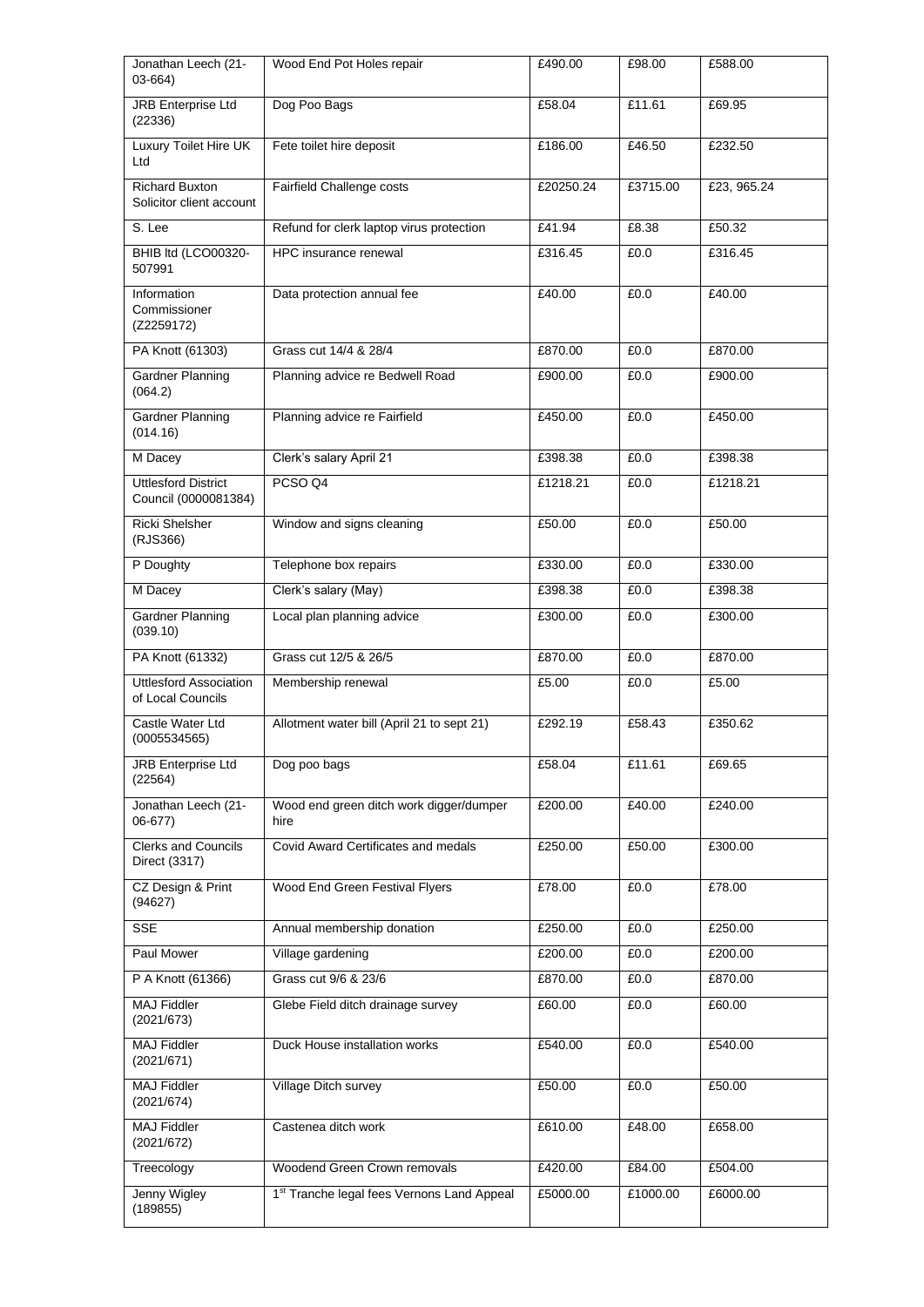| <b>RCCE</b>                                       | Annual membership renewal                                | £60.50   | £12.10 | £72.60   |
|---------------------------------------------------|----------------------------------------------------------|----------|--------|----------|
| RJS Cleaning<br>(RJS372)                          | Villages signs and windows cleaning                      | £50.00   | £0.0   | £50.00   |
| M Dacey                                           | Statutory WFH allowance £78 plus Stamps<br>refund £36.24 | £114.24  | £0.0   | £114.24  |
| M Dacey                                           | August salary plus 2 months performance<br>bonus         | £1195.14 | £0,0   | £1195.14 |
| Henham Village Shop<br>Association Ltd<br>(H0005) | Post office fees May to August 21                        | £2083.50 | £0.0   | £2083.50 |
| P A Knott (61394)                                 | Grass cut 7/7 & 21/7                                     | £870.00  | £0.0   | £870.00  |
| Railton TPC Ltd                                   | Bedwell Road Transport advice                            | £1250.00 | £0.0   | £1250.00 |
| Pat Doughty                                       | Village Bench Repairs x 9                                | £472.50  | £0.0   | £472.50  |
| <b>JRB Enterprise Ltd</b><br>(22797)              | Dog poo bags                                             | £58.04   | £11.61 | £69.65   |
| <b>Barry Poole</b>                                | Village Hall Fence Repair                                | £45.00   | £0.0   | £45.00   |
| PA Knott (61433)                                  | Grass cut 4/8 & 18/8                                     | £870.00  | £0.0   | £870.00  |

**Treasury Management Investment Policy and Strategy 2021/22 – Cllr Fisher-** Cllr Fisher will be reviewing this for 2022/23 and will report back to Councillors with his recommendations in due course.

**VAT '20 -** A VAT reclaim for £5664.18 was submitted by the clerk on 17 May 2020. **VAT '21 -** A VAT reclaim for £11,714.43 was submitted by the clerk on 3 June 2021.

**AGAR 19/21–** This was approved on 15 July 2020 at a Parish Council meeting and submitted by the clerk to the external auditors on  $17<sup>th</sup>$  July 2020 and approved. **AGAR 20/21** – This was approved on 21 May 2021 at a Parish Council meeting and submitted by the clerk to the external auditors on 3 June 2021. The clerk awaits a response from the external auditors.

**Clerk's Annual Bonus 2020 and 2021**– A bonus of one month's salary was approved by all Councillors in 2020 and a two month salary bonus was approved by all Councillors in 2021 for the additional work due to the pandemic.

Clerk's Pay Rise – a annual pay rise was approved by all Councillors from 1<sup>st</sup> April 2020 and 1<sup>st</sup> April 2021.

**HPC Accounts** - The Accounts for Q4 19-20 and Q1, Q2, and Q3 20-21 were given to Cllr Fisher for review and approval, all approved. The Accounts for Q4 20/21 and Q1 21/22 were given to Cllr Fisher for review and approval.

### *(vi) Planning and Developments*

# **2020 Applications:**

- **UTT/20/0742/FUL** Proposed Change of Use from D1 Day Nursery for Children to C3 Dwellinghouse- Saplings Nursery (Pledgdon Close) Pledgdon Hall
- **UTT/20/0516/HHF –** proposed Demolition of existing outbuilding and construction of a replacement Outbuilding, Peddars Wood End Green
- **UTT/20/0767/FUL** Proposed 1 no. Dwelling The Reeds, Old Mead Road
- **UTT/20/0837/LB –** proposed Removal and replacement of 3 no. first floor windows and 1 no. ground floor window to rear, The Manse Church Street
- **UTT/20/0604/OP** proposed Outline permission with all matters reserved except access for the erection of 45 no. dwellings, Land South Of Vernons Close Mill Road
- **UTT/20/0925/HHF** proposed Demolition of front porch and rear utility room. Erection of single storey front and two storey rear extensions with internal alterations, 9 Pimblett Row Henham CM22 6BT
- **UTT/20/0951/HHF –** proposed Second storey loft conversion and erection of front porch, Caldecote High Street
- **UTT/20/1059/HHF –** proposed conversion of existing double garage to residential annexe. Removal of external staircase, Saffron House, High Street
- **UTT/20/1023/FUL –** proposed replacement dwelling, Roblin Carters Lane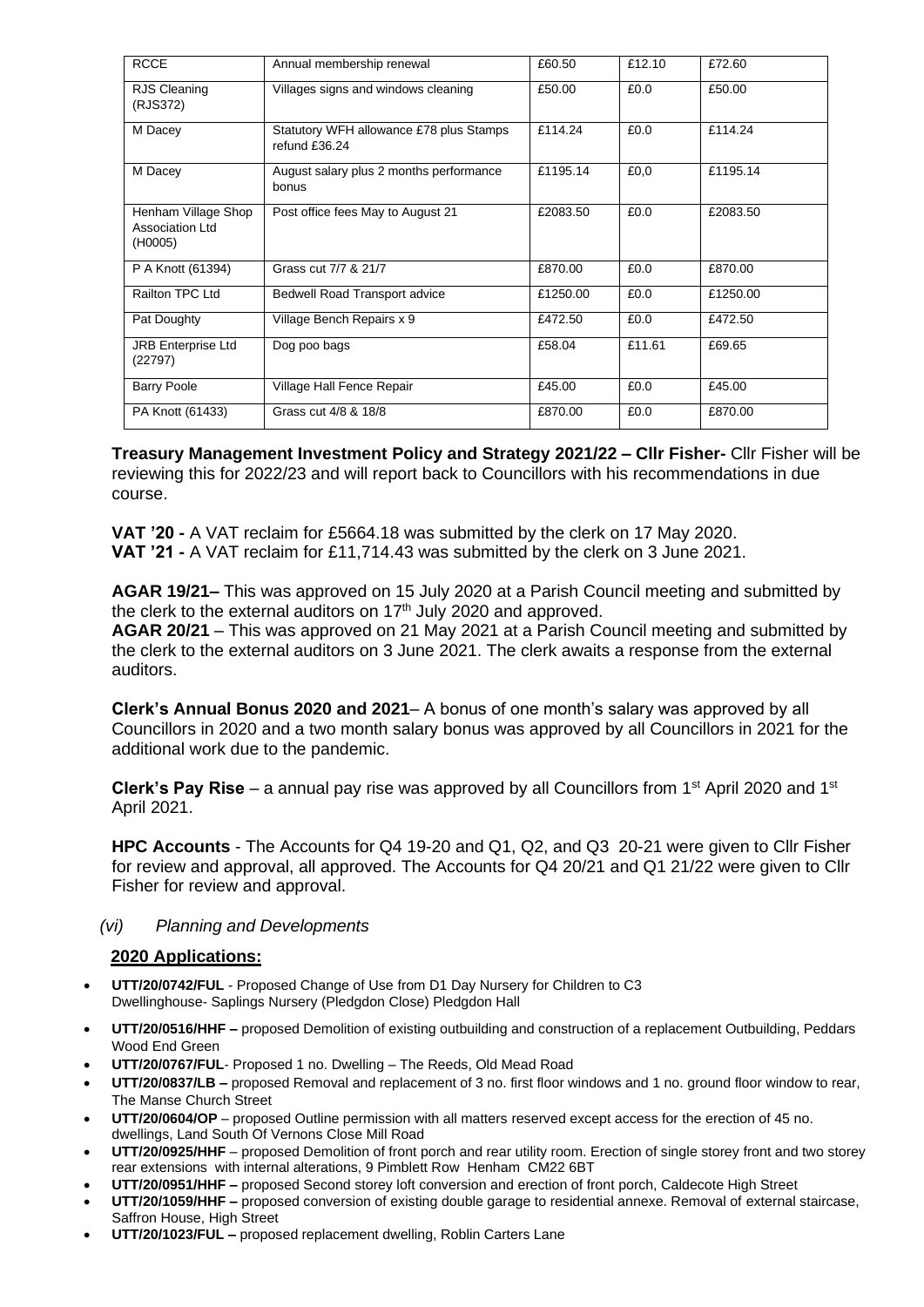- **UTT/20/1261/HHF** proposed first floor extension, roof dormers and rear balcony deck; and elevational re-modelling, Birch Grove Old Mead Road
- **UTT/20/1510/HHF** proposed two storey rear and single storey front extensions, 9 Pimblett Row Henham
- **UTT/20/1549/LB** proposed removal and replacement of 3 no. first floor windows and 1 no. ground floor window to rear The Manse Church Street
- **UTT/20/1598/HHF** proposed Demolition of outbuilding and erection of new annexe and cart lodge The Barn Pledgdon Green
- **UTT/20/1565/HHF** proposed S73a retrospective single storey side extension (amendments to previously approved scheme UTT/17/2156/HHF) - 20 Mill Road Henham
- **UTT/20/1714/FUL -** Proposed double garage, Land North Of North Hall Road
- **UTT/20/1787/HHF** proposed Erection of first floor rear extension, 2 Old Mead Cottage Old Mead Road
- **UTT/20/2017/FUL** Change of use of function barn (D2) to use as a cafe, grocery store/shop and office, no internal or external changes The Barn Studio Pledgdon Hall
- **UTT/20/2055/HHF** Proposed single storey rear extension, 2 Mill Road Henham
- **UTT/20/2083/LB** proposed Replacement of 4 no. windows, Walnut Tree Cottage Chickney Road
- **UTT/20/2276/HHF** proposed Erection of post and rail fence in driveway, Bacons Farm Crow Street
- **UTT/20/2422/LB** proposed retention of minor alterations and repairs, 1 Wood End Green Cottages Wood End Green
- **UTT/20/2483/HHF** Proposed single storey front, side and rear extensions, rear dormer extension, new and altered windows and doors, raising of roof and demolition of garage, utility, lobby and garden room projections, Saplings Nursery (Pledgdon Close) Pledgdon Hall
- **UTT/20/2541/FUL** proposed Creation of new vehicular access, Cott Moor Old Mead Road
- **UTT/20/2856/FUL** proposed Demolition of existing stables and erection of 3 no. detached dwellings with associated access and garaging, The White House Pledgdon Green and reconsultation
- **UTT/20/2902/FUL** Proposed demolition of existing buildings and structures and erection of 2 no. detached dwellings and garages with associated access**,** The White House Pledgdon Green and reconsultation
- **UTT/20/3055/HHF** proposed Demolition of conservatory and erection of single storey side extension and rear partial two storey and single storey extensions, 41 Vernons Close
- **UTT/20/3153/HHF** proposed Demolition of outbuilding and erection of new Annexe and cart lodge The Barn Pledgdon Green

# **2021 Applications**

- **UTT/21/0009/DFO** Details following outline approval UTT/18/3370/OP for the erection of up to 9 no. dwellings details of layout, appearance and landscaping, Land South Of The Farmhouse Old Mead Road
- **UTT/21/0215/HHF** Proposed two storey rear extension, Lazy Acre, Old Mead Lane
- **UTT/21/0075/HHF** Proposed erection of detached garage (amendments to previously approved detached garage under UTT/18/2655/HHF), Wood End Cottage Wood End Green
- **UTT/21/0263/FUL** proposed Change of use from agricultural to equestrian and construction of manege, Rosemead Old Mead Road
- **UTT/21/0584/FUL** proposed Installation of two new air source heat pumps and new timber enclosure, Saint Marys Church Church Street
- **UTT/21/0524/HHF** proposed Two storey rear and side extension, single storey front extension and landscaping works to front garden, 4 Mill Road Henham
- **UTT/21/0860/LB** -proposed Removal of wall between the Kitchen and existing Rear Breakfast Room Extension. The Manse Church Street
- **UTT/21/0943/FUL** proposed Erection of new storage building: Mill Pond Nursery Mill Road
- **UTT/21/1139/PIP** application for permission in principle for the erection of 2 no. dwellings Water Tower Barn Chickney Road Henham
- **UTT/21/1179/HHF** proposed demolition of existing garage and erection of double garage and
- store/office Rough Apple Pledgdon Green
- **UTT/21/1208/HHF** proposed loft conversion including alterations to roof to include front gable, 1 no. front dormer, 1 no. rear dormer and 4 no. rooflights Kingsmead House Old Mead Road
- **CC/UTT/41/21** proposed removal of an existing temporary classroom and the construction of a permanent single storey teaching block to accommodate 1no junior classroom and associated ancillary accommodation - Henham & Ugley School, School Lane, Henham, CM22 6BP
- **UTT/21/0009/DFO** proposed details following outline approval UTT/18/3370/OP for the erection of up to 9 no. dwellings details of layout, appearance and landscaping Land South Of The Farmhouse Old Mead Road Henham
- **UTT/21/1600/HHF** proposed Two storey rear and side extension, single storey front extension and landscaping works to front garden, 4 Mill Road
- **UTT/21/1666/OP** proposed Outline application with all matters reserved except scale and access, for the erection of up to 6 no. dwellings and associated work. Resubmission of that approved under UTT/19/2692/OP - Land At Old Mead Road
- **UTT/21/1662/HHF** proposed Erection of cart lodge and store Saplings Nursery (Pledgedon Close) Pledgdon Hall
- **UTT/21/1738/HHF** proposed Section 73A Retrospective application for retention of garage building, Cedar Cottage Crow Street
- **UTT/21/1742/HHF** Proposed single story flat roof rear extension with lantern Steeple View Church Street
- **UTT/21/1861/LB** proposed Internal alterations, replacement door, the removal of a window and insertion of conservation rooflight, Coopers Hall Crow Street
- **UTT/21/2328/FUL** Proposed demolition of existing building and closure of existing access, Erection of 2 no. detached dwellings with associated garaging/parking and new access, The Barn Old Mead Road
- **UTT/21/2411/FUL** Installation of two new air source heat pumps and timber enclosure, Saint Marys Church Church **Street**
- **UTT/21/2466/HHF** Proposed two storey side and single storey rear extension, 2 Old Mead Cottage Old Mead Road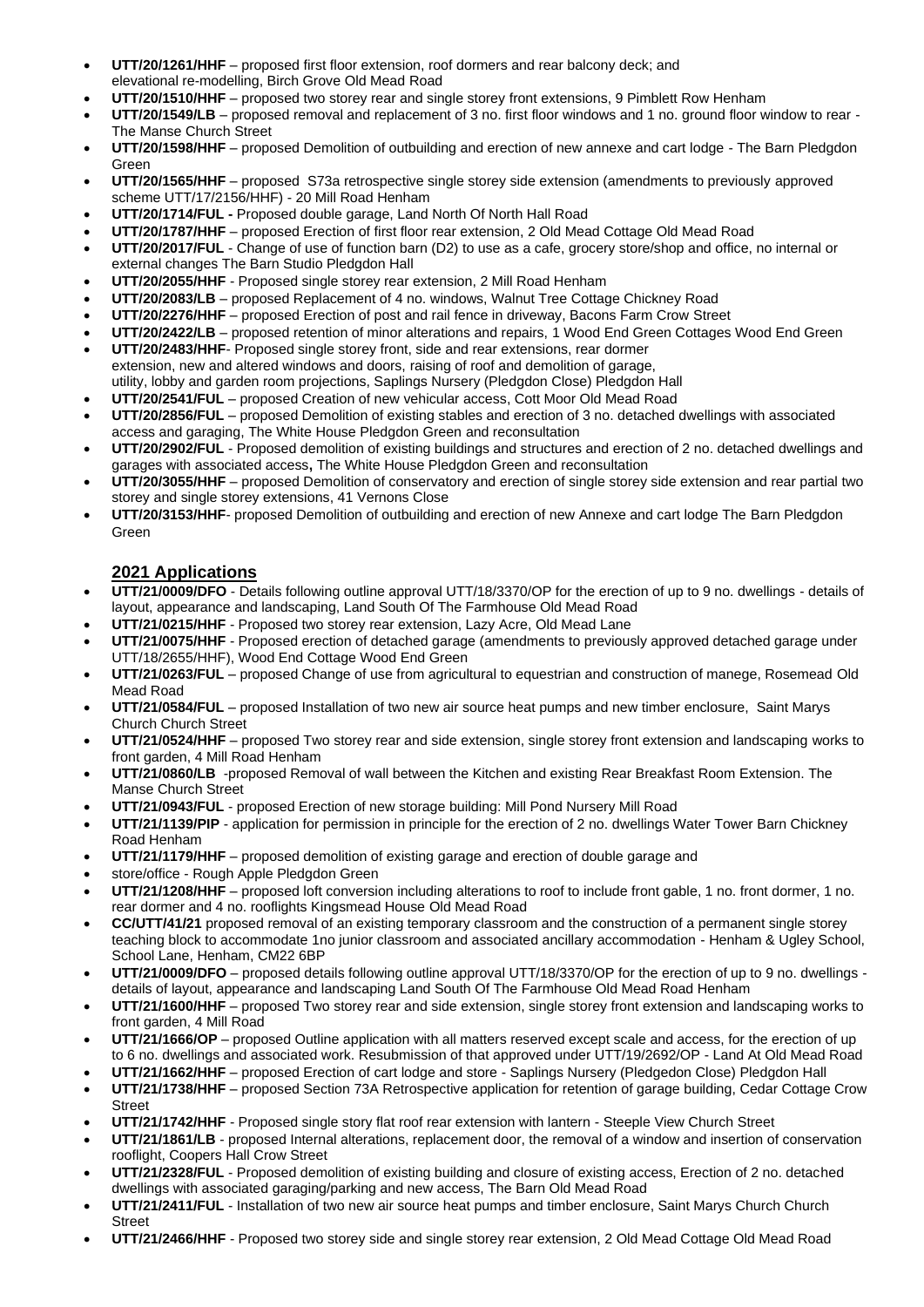- **UTT/21/2501/FUL** Proposed erection of 1 no. detached dwelling and double garage/annexe
- (following outline planning permission UTT/19/2993/OP), Land At Old Mead Road Henham
- **UTT/21/2275/FUL** proposed New agricultural building with associated access and hardstanding Parsonage Bury Farm Church End

**Breaches:** The Parish Council have written to Vision Fitness regarding continuing noise breaches. The Parish Council has also written to Enforcement at UDC regarding continuing breaches at Cedar Cottage.

# **Appeals:**

- **APP/C1570/W/20/3244552 - Pledgdon Green Farm Brick End Road**, Outline application with all matters reserved for the demolition of outbuildings and erection of 3 no. detached dwellings (UTT/19/2134/OP) – our planning advisor has been instructed – written submissions by 11 March 2020. APPEAL REFUSED
- **FAIRFIELD: APP/C1570/W/19/3243744 (UTT/17/3573/OP) Land to The North West of Henham Road** - Henham Parish Council strongly opposes this development of 350 houses. The appeal has been scheduled for 8 days via TEAMS commencing on 9<sup>th</sup> November. HPC has instructed its planning and legal consultants to represent our objection. APPEAL ALLOWED in DECEMBER 2020. HPC APPEAL CHALLENGE LODGED – LOST 21/04/21
- **APP/C1570/W/20/3257872**: **Cedar Cottage Crow Street,** Construction of 2 no. 4 bedroom dwellings with detached garaging (UTT/19/3008/FUL). HPC has instructed its planning consultants to represent our objection – written representations by 16 November 2020. APPEAL REFUSED
- **APP/C1570/W/21/3274573 BEDWELL ROAD: UTT/19/2266/OP** proposed Outline planning application for the erection of up to 220 dwellings UNANIMOUS REFUSAL 14/4/21 BY UDC – A virtual inquiry to be held in September 2021. The Parish Council have instructed our planning advisor. Residents will need to register their interest in order to view/speak at the virtual hearing.
- **APP/C1570/W/21/3272403: LAND SOUTH OF VERNONS CLOSE, CM22 6AF** proposed Outline permission with all matters reserved except access for the erection of 45 no. dwellings. UDC REFUSED 17/2/21. A virtual Inquiry to be held from 27 September 2021. The Parish Council has been granted rule 6 status and have instructed our planning, transport and legal advisors. Residents will need to register their interest in order to view/speak at the virtual hearing.

#### **Decisions**: n/a

# *(iv) Highways –* **UPDATE from Cllr LeCount :**

North Hall Road:

(a) Road Closure:The Parish Council has been in continuing discussions with all stakeholders regarding the continued closure of North Hall Road and the appalling state of the diversion route via Patmore End. The situation will be further acerbated by the road closure by Maitland Close on Chickney Road from 6 September 2021 for 5 weeks as well as a further road closure in Ugley. The Parish Council awaits an update from Essex Highways.

(b) Travellers Site: Travellers have started clearing an area by the road over the bank holiday weekend with an egress onto the road at a dangerous bend. Cllr LeCount is in the process of reporting this to the UDC Enforcement Team.

Hall Road, Henham**:** The Parish Council previously agreed to pay for the installation of a 40mph buffer zone at this site. Essex Highways previously confirmed the cost of construction is now a fixed price of £9,711.74. We were originally quoted £6k for the signage works. The Parish Council has already paid approximately £3500 plus VAT to get to this stage. Clerk previously liaised with Gregg Speller direct re other 3<sup>rd</sup> party quotes and the Chair has requested quotations from them, which are awaited. The clerk chased these and no other  $3<sup>rd</sup>$  parties have been prepared to provide a quote. ECC have now promised to provide funding and the Parish Council awaits further details.